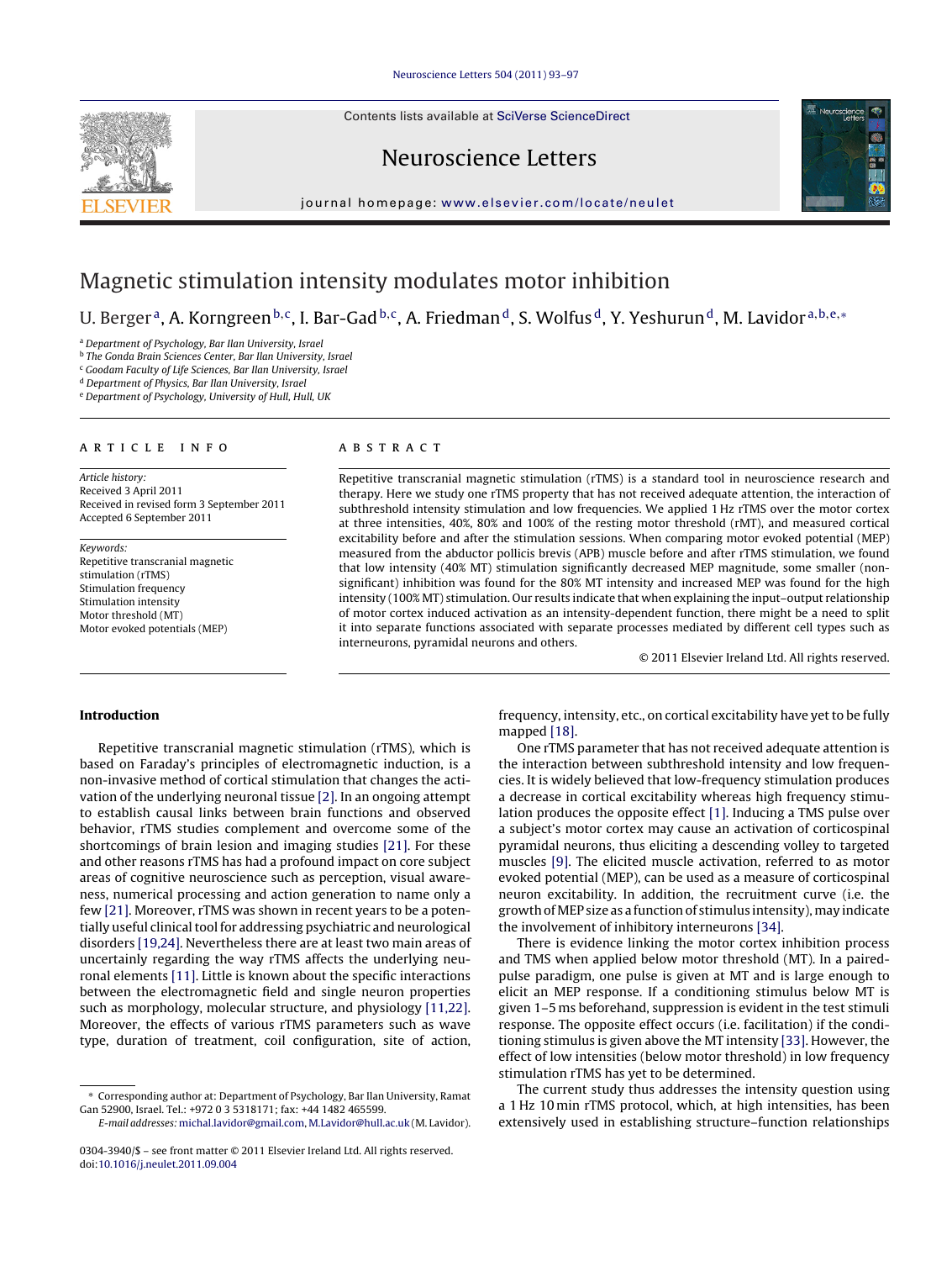[\[1\].](#page-3-0) The targeted protocol was reported to have inhibitory effects on motor [\[29\]](#page-4-0) and cognitive functions [\[5,10\].](#page-3-0)

The current study therefore aimed to chart low intensity, inhibitory rTMS protocols and examine the effects of very low intensity 1 Hz rTMS on motor cortex inhibition, as measured by assessment of MEP. It was predicted that a low intensity (40% MT) 10 min 1 Hz rTMS over the motor cortex representation of the contralateral left abductor pollicis brevis (APB) muscle will cause an excitation of inhibitory interneurons, leading to motor inhibition which will be visible in electromyography (EMG) recordings of the APB muscle. Furthermore, two control conditions of 80% and 100% MT stimulation over the same area should generate smaller motor inhibition (at 80% MT), or excitation (100% MT). We hypothesised the excitation is due to activation of pyramidal corticospinal neurons, thus causing an excitatory effect as reflected in EMG recordings of the APB muscle.

# **Methods**

## Subjects

Ten healthy right-handed, mean age 31.7 (SD 6.1 years) took part in the study (5 females). Right hand dominance was assessed by the Hebrew version of the Edinburgh Handedness Inventory [\[20\],](#page-3-0) and the mean score was 90. All subjects were screened for potential TMS-related risks according to safety guidelines [\[32\]](#page-4-0) and were free of neurological problems, without acute or chronic CNS-affecting medication. Subjects signed informed consent forms. The study was approved by the local ethics committee.

#### Procedure and equipment

Subjects were seated in a comfortable chair and received a short explanation about the device and protocol to reduce anxiety. A bathing cap was placed on each subject's head in order to mark the motor cortex. EMG recordings from the APB muscle were acquired with adhesive surface electrodes (Thought Technology, Motreal, Canada), using a muscle belly tendon setup. A 1 cm diameter circular ground electrode was placed on the arm, 10 cm from the wrist. The EMG signal from the APB was collected by an A.N.T (Refa 60-channel) EMG device (TMS International, Enschede, the Netherlands). The signal was bandpass filtered (20–500 Hz), with an epoch of 100 ms (beginning with the pulse) and was digitized at a sampling rate of 2 kHz, using a SAS 15 (1989) with a laptop platform. TMS was delivered using a 70 mm figure-8 coil, using a 2000 Super Rapid Magstim Magnetic stimulator (Magstim Company, Dyfed, UK).

To locate the stimulation site, i.e., the motor cortex representation of the APB, the scalp point was identified by a maximal MEP output given for a single TMS pulse, at a constant intensity of 50% machine output (MO). The coil was oriented so that the induced electrical currents flowed approximately perpendicular to the central sulcus, at a 45◦ angle from the mid-sagittal line. If no MEP was induced, stimulation intensity was gradually raised using 2% MO steps. The resting Motor Threshold (rMT) was defined as the minimal intensity required to elicit MEPs of 50  $\mu$ V peak-to-peak amplitude, under muscle relaxation, in 5 out of 10 consecutive trials [\[25\].](#page-3-0)

Prior to offline stimulation, the baseline motor cortex excitability (the dependent variable) was obtained by recording elicited MEP by 20 single TMS pulses over the primary motor cortex (M1) representation of the APB (pre-rTMS measure). Then a 1 Hz stimulation was applied for 10 min over M1 at 40%, 80% or 100% of MT. After the rTMS sequence, motor cortex excitability was reassessed by twenty 0.25 Hz single TMS pulses which were obtained in an identical fashion as the baseline to generate the post-rTMS measure. Each subject completed the experiment in 3 separate sessions, with at least a 1-week interval between the sessions. The sessions were identical except for the stimulation intensity (the independent variable). Order of application of the different intensities (40%, 80% and 100% of MT) was counterbalanced across subjects.

# **Results**

Recorded MEPs to single pulse TMS before and after rTMS was applied (at 40%, 80% and 100% of MT) were collected for each subject. MEP analysis was done by calculating the area under the MEP curve (MEP area) for each measurement taken pre/post rTMS. The MEP areas were averaged per subject and stimulation condition. The mean MEPs were analyzed with time (before and after rTMS) and stimulation intensity (40%, 80% and 100% MT) as the withinsubject variables. Representative sample traces are presented in [Fig.](#page-2-0) 1.

A two- way analysis of variance with repeated measures revealed no significant main effects but a significant intensity  $\times$  time interaction,  $(F(2,8) = 7.48, p = 0.018, Eta<sup>2</sup> = 0.68)$ . LSD post-hoc comparisons  $(p < 0.05)$  revealed that motor cortex excitability decreased significantly following stimulation at 40%, and increased significantly following stimulation at 100% of MT, while no significant change was observed for the 80% MT stimulation. Excitability following 100% MT stimulation was significantly higher than excitability following the lower intensities stimulation. In addition, all conditions of baseline stimulation, before 40% MT, before 80% and before 100% MT stimulation, did not differ [\(Fig.](#page-2-0) 2).

#### **Discussion**

In the present study, we have recorded EMG before and after 1 Hz rTMS stimulation of the motor cortex, with three different intensity settings at 40%, 80% and 100% of resting MT. Our results indicate that low intensity rTMS evoke an inhibitory effect in the motor cortex, whereas only the 100% intensity caused an excitatory effect. Although previous studies have reported similar rTMS protocols, to the best of our knowledge, there are no other studies indicating such a differentiation in activation patterns based on stimulation intensity.

# High and low intensity differentiation

In the present study, when comparing MEP measured from the APB before and after rTMS stimulation, it was found that low intensity stimulation significantly decreased MEP magnitude; the opposite effect was recorded for high intensity stimulation of 100% MT. Furthermore, the analysis found that the three averaged baseline MEP, which were measured prior to stimulation on different days, were not significantly different. The similar baseline MEP in all intensity conditions (baseline response) rules out alternative explanations related to the different testing periods.

Two types of studies lend weight to our claims. First, there are several studies that have examined 1 Hz rTMS protocols effects on MEP and found sub-threshold rTMS to be inhibitory at intensities ranging from 80% to 90% of MT [\[29\].](#page-4-0) Second, a number of studies have utilized the same method at high intensity 1 Hz rTMS and found a full excitatory effect or fluctuating effects [\[26\].](#page-3-0) Our claims are also supported by studies which tested the TMS effect in a double-pulse stimulation paradigm. In this paradigm, a pulse at a sub-threshold intensity suppresses a subsequent pulse given 1–5 ms after the first pulse at 100% MT or higher intensity. The opposite effect occurs (i.e. facilitation) if the conditioning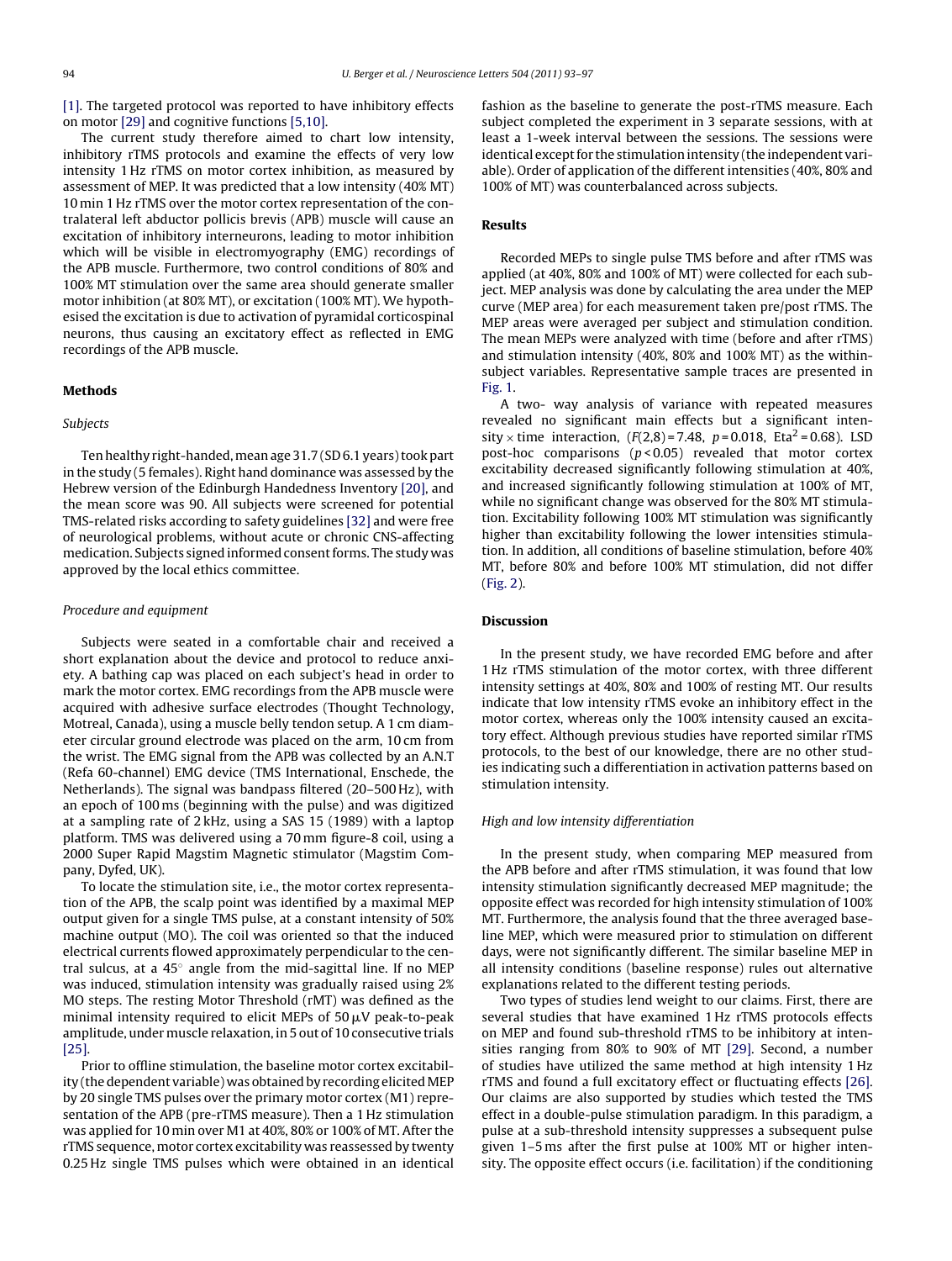<span id="page-2-0"></span>

**Fig. 1.** TMS-induced changes in motor cortex excitability as a function of magnetic stimulation intensity in one subject. MEP following (A) TMS at 40% MT, (B) TMS at 80% MT, and (C) TMS at 100% MT, gray lines denote the excitability before rTMS sequence, black lines denote the activity after rTMS sequence.



**Fig. 2.** Motor cortex excitabilitymeasured bymeanMEP as a function oftime (before or after the 1 Hz TMS) and stimulation intensity ( $p$  < 0.05).

stimulus is given above the MT intensity; these phenomena are known as intracortical inhibition (ICI) and intracortical facilitation, respectively [\[6,34\].](#page-3-0)

The few previous studies that have employed very low intensities are not conclusive. One study examined the effects of 60% active MT intensity, (with 1 Hz rTMS) on corticospinal excitability and intracortical inhibition and yielded null results [\[31\].](#page-4-0) Similarly, Gerschlager et al. [\[14\]](#page-3-0) assessed three participants and intensities of 60–70% of active MT and the results were not significant. These studies, however, did not include a control condition of additional intensity and had a small sample size.

This range of results implies that the effect of stimulation intensities may depend upon the types of neurons at the targeted region. Some previous studies have indicated that low frequency and low intensity rTMS inhibitory effects may be mediated by interneuron activation [\[8\].](#page-3-0) Given this assumption, it seems reasonable to posit that this phenomenon may have an effective range in which it occurs. The upper bound is the pyramidal cell threshold; i.e. activation of pyramidal cells will cancel out the exclusive effect of the inhibitory interneurons. The lower bound is dependent on a combination of interneuron depth within the neuronal tissue, the specific cell morphology and other features that might impact the cell's electromagnetic conduction.

Consistent with neurological studies suggesting that motor cortex interneurons and  $\gamma$ -aminobutyric acid A(GABA-A) receptors are crucial components of motor inhibition [\[8\],](#page-3-0) repetitive activation of inhibitory interneurons in the motor cortex might be summated, causing an inhibitory effect.

In line with the lack of significant change observed for the 80% level, some studies that measured MEP after medium intensity rTMS stimulation (85–90% of MT) also did not find a significant effect [\[11,14\].](#page-3-0) One possible explanation for this null activation might be that 80–90% of MT and RMT are the point of equilibrium for facilitation and inhibition. However, it might also be argued that low intensity is not sufficient to cause any change. Such claims of non-activation can be discounted by taking into account Komssi et al.'s [\[16\]](#page-3-0) findings, showing that TMS can evoke an EEG response at intensities under 60% of MT. Similar support is provided by Fox et al. [\[12\],](#page-3-0) who found undifferentiated levels of brain activation (as measured by positron-emission tomography – PET) after a 3 Hz rTMS stimulation at 75% MT and 100% MT over M1. Furthermore, Fox et al.'s [\[12\]](#page-3-0) results indicate that stimulationat 75%MT causedan increase in local blood flow. Similar reports of blood flow increases in subthreshold magnetic stimulations have been reported using PET and fMRI [\[27,30\].](#page-3-0)

As opposed to the agreement our results have with many previous studies testing (separately) lower and 80% MT intensities, there is a set of findings disputing our claim regarding the facilitation observed with the 100% MT. Some previous studies reported inhibitory effects for a 1 Hz rTMS protocol at an intensity of 100% MT or higher [\[11\].](#page-3-0) However some other authors [\[28\]](#page-3-0) concluded that high intensities of stimulation lead to facilitative after effects on corticospinal excitability. A possible account for what seems like lack of consistency was proposed [\[11\]](#page-3-0) and it is based on accumulative stimulation effects, that is the total number of pulses that might modulate stimulation intensity effects. Out of eight studies that match our stimulation characteristics that were reviewed by Fitzgerald et al. [11], the three which found an excitatory effect, also had the smallest number of pulses. Maeda et al. [\[17\],](#page-3-0) for example, reported no inhibitory effect for a 90% stimulation after 240 pulses, however inhibitory effects were found after 1600 pulses with the same intensity. This account is plausible yet needs to be explicitly tested with a variety of stimulation intensities.

In the remaining paragraphs we proposed a possible dosedependent model to account for the results of 1 Hz rTMS effects we reported.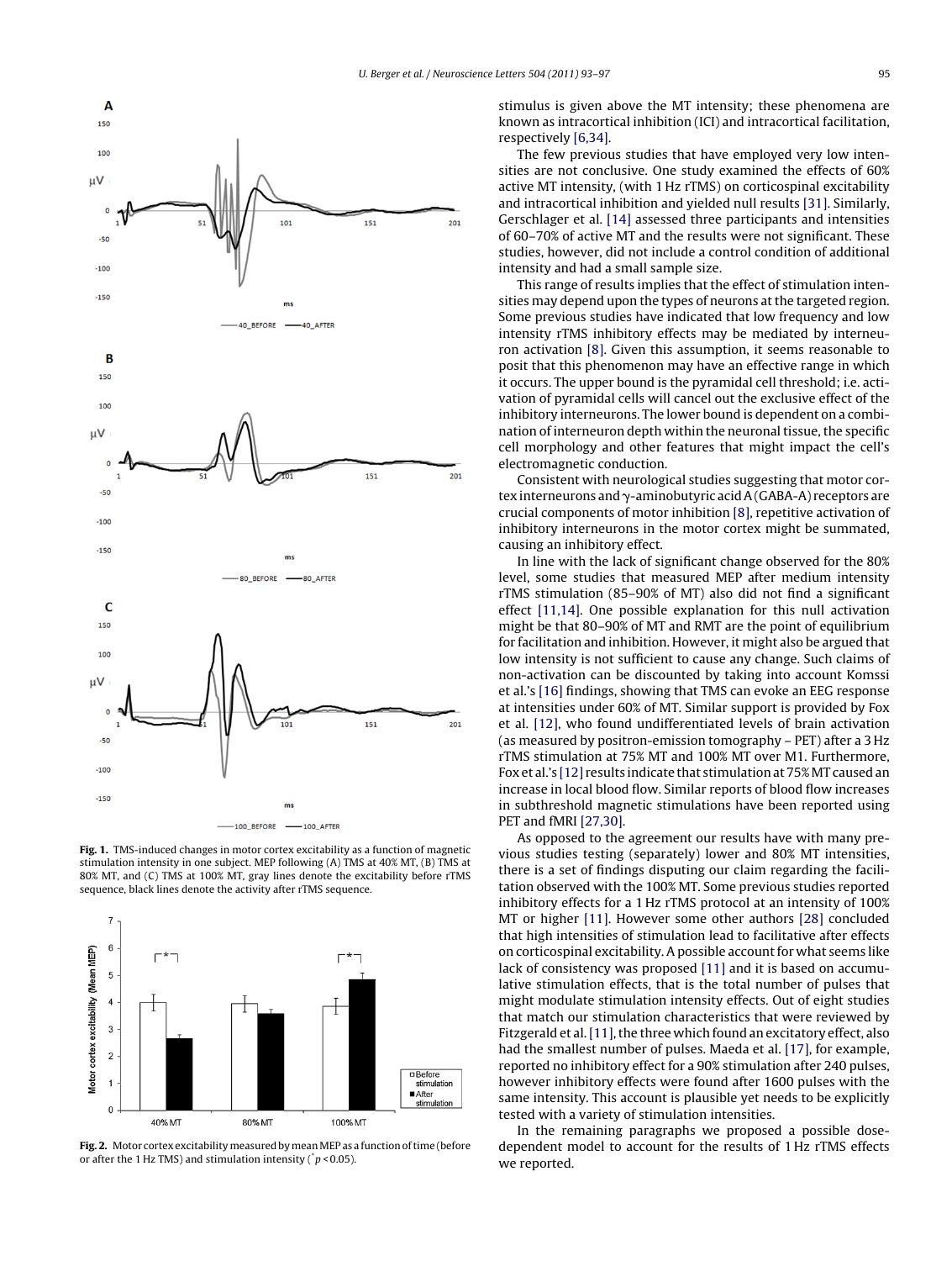#### <span id="page-3-0"></span>TMS effect on inhibitory interneurons in the motor cortex

**References**

- There is indirect evidence that some cortical inhibitory interneurons have greater susceptibility to activation by low intensity TMS, in comparison to excitatory cells. Previous findings suggest that certain types of inhibition are predominately mediated by low threshold cortical neurons [6,22]. Furthermore, there is strong evidence linking one inhibitory protocol (short intracortical inhibition, SICI) to more specific mechanisms within the motor cortex. The putative explanation for this link is that SICI can be elicited by low-intensity conditioning pulses that are sub-threshold for the activation of corticospinal neurons [7]. Studies show that SICI originates at the interneuronal circuit level, employing inhibitory cells, which are known to have lower firing thresholds [\[33\].](#page-4-0) In studies which examined subtypes and features of GABAergic interneurons, it was found that several subtypes have a lower threshold when activated by current injection [15].
- The link between TMS intensity and MEP response was explained by Capaday and colleagues' theory [3,4] that claims that M1 stimulus-response (input–output) profile to intensity-graded TMS is a sigmoid function (see also [28]). It has a ceiling level at which the MEP response saturates and a floor level below which there is no measurable MEP. Our results indicate that when explaining such phenomena as a sigmoid function, it makes more sense to split the function theoretically into at least two separate functions: one for interneurons involved in inhibition and one for pyramidal neurons involved in excitation. Since low threshold interneurons have lower thresholds than excitatory neurons, repetitive activation at subthreshold intensities might only recruit interneurons. By ramping up intensity levels, more pyramidal cells will begin to fire, whereas the number of interneurons remains the same. Thus low intensity single pulses will not yield any MEP response, because no excitatory cells are activated. Nevertheless, when used in a repetitive protocol, low intensities will activate the inhibitory cells which will be summed and generate inhibition. High intensities will always be evident in single pulses and in repetitive protocols. At this stage what we suggest is only a speculative model as we do not show direct physiological data regarding the TMS effects on different cell types. The importance of cell types was established with reports of different stimulation effects for corticospinal and cortical neurons [8,28], and inhibitory GABAergic and excitatory glutamatergic neurons [23]. Also, Funke and Benali [13] recently suggested that the suppressive action of rTMS on the expression of calcium-binding proteins reflecting hypoactivity of the affected interneurons and also plasticity of the GABAergic synapse due to the reduced expression of the calcium-binding proteins. It has to be tested further if different stimulation protocols (for example, dose-dependent protocols as we suggest) may indeed lead to opposite effects.

In summary, based on previous contrasting evidence regarding TMS intensity effects, coupled with the current findings reporting significant intensity-dependent stimulation effects on motor cortical excitability, we propose a speculative model of two separate sigmoid functions, one for interneurons involved inhibition and one for pyramidal neurons involved in excitation. Future system level and cellular level studies should be conducted to further explain these observed phenomena and their possible uses.

#### **Conflict of interests**

The authors declare no competing financial interests.

## **Acknowledgment**

This study was supported by the ISF converging Technologies grant no. 1698-07.

- [1] J. Andoh, E. Artiges, C. Pallier, D. Riviere, J. Mangin, M. Paillere-Martinot, J. Martinot, Priming frequencies of transcranial magnetic stimulation over Wernicke's area modulate word detection, Cereb. Cortex. 18 (2008) 210–216.
- [2] A.T. Barker, An introduction to the basic principles of magnetic nerve stimulation, J. Clin. Neurophysiol. 8 (1991) 26–37.
- [3] C. Capaday, Neurophysiological methods for studies of the motor system in freely moving human subjects, J. Neurosci. Methods 74 (1997) 201–218.
- [4] C. Capaday, The integrated nature of motor cortical function, Neuroscientist 10 (2004) 207–220.
- [5] C.D. Chambers, M.A. Bellgrove, I.C. Gould, T. English, H. Garavan, E. McNaught, M. Kamke, J. Mattingley, Dissociable mechanisms of cognitive control in prefrontal and premotor cortex, J. Neurophysiol. 98 (2007) 3638–3647.
- [6] Z.J. Daskalakis, B.K. Christensen, P.B. Fitzgerald, L. Roshan, R. Chen, The mechanisms of interhemispheric inhibition in the human motor cortex, J. Physiol. 543 (2002) 317–326.
- [7] V.D. DI Lazzaro, D. Restuccia, A. Oliviero, P. Profice, L. Ferrara, A. Insola, P. Mazzone, P. Tonali, J.C. Rothwell, Magnetic transcranial stimulation at intensities below active motor threshold activates intracortical inhibitory circuits, Exp. Brain. Res. 119 (1998) 265–268.
- [8] V.D. Di Lazzaro, F. Pilato, M. Dileone, F. Ranieri, V. Ricci, P. Profice, P. Bria, P.A. Tonali, U. Ziemann, GABAAreceptor subtype specific enhancement ofinhibition in human motor cortex, J. Physiol. 575 (2006) 721–726.
- V.D. Di Lazzaro, U. Ziemann, R.N. Lemon, State of the art physiology of transcranial motor cortex stimulation, Brain Stimulat. 1 (2008) 345–362.
- [10] M. Esterman, T. Verstynen, R.B. Ivry, L.C. Robertson, Coming unbound disrupting automatic integration of synesthetic color and graphemes by transcranial magnetic stimulation of the right parietal lobe, J. Cogn. Neurosci. 18 (2006) 1570–1576.
- [11] P.B. Fitzgerald, S. Fountain, Z.J. Daskalakis, A comprehensive review of the effects of rTMS on motor cortical excitability and inhibition, Clin. Neurophysiol. 117 (2006) 2584–2596.
- [12] P.T. Fox, S. Narayana, N. Tandon, S.P. Fox, H. Sandoval, P. Kochunov, C. Capaday, J.L. Lancaster, Intensity modulation of TMS-induced cortical excitation primary motor cortex, Hum. Brain Mapp. 27 (2006) 478–487.
- [13] K. Funke, A. Benali, Modulation of Cortical Inhibition by rTMS Findings Obtained from Animal Models, J. Neurophysiol 589 (2011) 4423–4435.
- [14] W. Gerschlager, H.R. Siebner, J.C. Rothwell, Decreased corticospinal excitability after subthreshold 1 Hz rTMS over lateral premotor cortex, Neurology 57 (2001) 449–455.
- [15] Y. Kawaguchi, Y. Kubota, GABAergic cell subtypes and their synaptic connections in rat frontal cortex, Cereb. Cortex 7 (1997) 476–486.
- [16] S. Komssi, S. Kähkönen, R.J. Ilmoniemi, The effect of stimulus intensity on brain responses evoked by transcranial magnetic stimulation, Hum. Brain Mapp. 21 (2004) 154–164.
- [17] F. Maeda, J.P. Keenan, J.M. Tormos, H. Topka, A. Pascual-Leone, Interindividual variability of the modulatory effects of repetitive transcranial magnetic stimulation on cortical excitability, Exp. Brain Res. 133 (2000) 425– 430.
- [18] C. Miniussi, S.F. Cappa, L. Cohen, A. Floel, F. Fregni, M. Nitsche, M. Oliveri, A. Pascual Leone, W. Paulus, A. Priori, V. Walsh, Efficacy of rTMS/tDCS in cognitive neurorehabilitation, Brain Stimulat. 1 (2008) 326–336.
- [19] M.A. Nitsche, W. Paulus, Noninvasive brain stimulation protocols in the treatment of epilepsy current state and perspectives, Neurotherapeutics 6 (2009) 244–250.
- [20] R.C. Oldfield, The assessment and analysis of handedness The Edinburgh Inventory, Neuropsychologia 9 (1971) 97–113.
- [21] A. Pascual-Leone, V. Walsh, J.C. Rothwell, Transcranial magnetic stimulation in cognitive neuroscience – virtual lesion, chronometry, and functional connectivity, Curr. Opin. Neurobiol. 10 (2000) 232–237.
- [22] T. Pashut, S. Wolfus, A. Friedman, M. Lavidor, I. Bar-Gad, Y. Yeshurun, A. Korngreen, Mechanisms of magnetic stimulation of central nervous system neurons, PLoS Comput. Biol. 7 (2011) e1002022.
- [23] W. Paulus, J. Classen, L.G. Cohen, C.H. Large, V. Di Lazzaro, M. Nitsche, A. Pascual-Leone, F. Rosenow, J.C. Rothwell, U. Ziemann, Pharmacologic effects on cortical excitability measures tested by transcranial magnetic stimulation, Brain Stimulat. 1 (2008) 151–163.
- [24] M.C. Ridding, J.C. Rothwell, Is there a future for therapeutic use of transcranial magnetic stimulation? Nat. Rev. Neurosci. 8 (2007) 559–567.
- [25] P.M. Rossini, A.T. Barker, A. Berardelli, M.D. Caramia, G. Caruso, R.G. Cracco, M.R. Dimitrijevic, M. Hallett, Y. Katayama, C.H. Lucking, A.L. Maertens de Noordhout, C.D. Marsden, N.M.F. Murray, J.C. Rothwell, M. Swash, C. Tomberg, Non-invasive electrical and magnetic stimulation of the brain, spinal cord and roots: basic principles and procedures for routine clinical application, report of an IFCN committee, Electroencephalogr. Clin. Neurophysiol. 91 (1994) 79–92.
- [26] H.R. Siebner, C. Auer, B. Conrad, Abnormal increase in the corticomotor output to the affected hand during repetitive transcranial magnetic stimulation of the primary motor cortex in patients with writer's cramp, Neurosci. Lett. 262 (1999) 133–136.
- [27] H.R. Siebner, B. Takano, A. Peinemann, M. Schwaiger, B. Conrad, A. Drzezga, Continuous transcranial magnetic stimulation during positron emission tomography a suitable tool for imaging regional excitability of the human cortex, NeuroImage 14 (2001) 883–890.
- [28] H.R. Siebner, J.C. Rothwell, Transcranial magnetic stimulation: new insights into representational cortical plasticity, Exp. Brain Res. 148 (2003) 1–16.